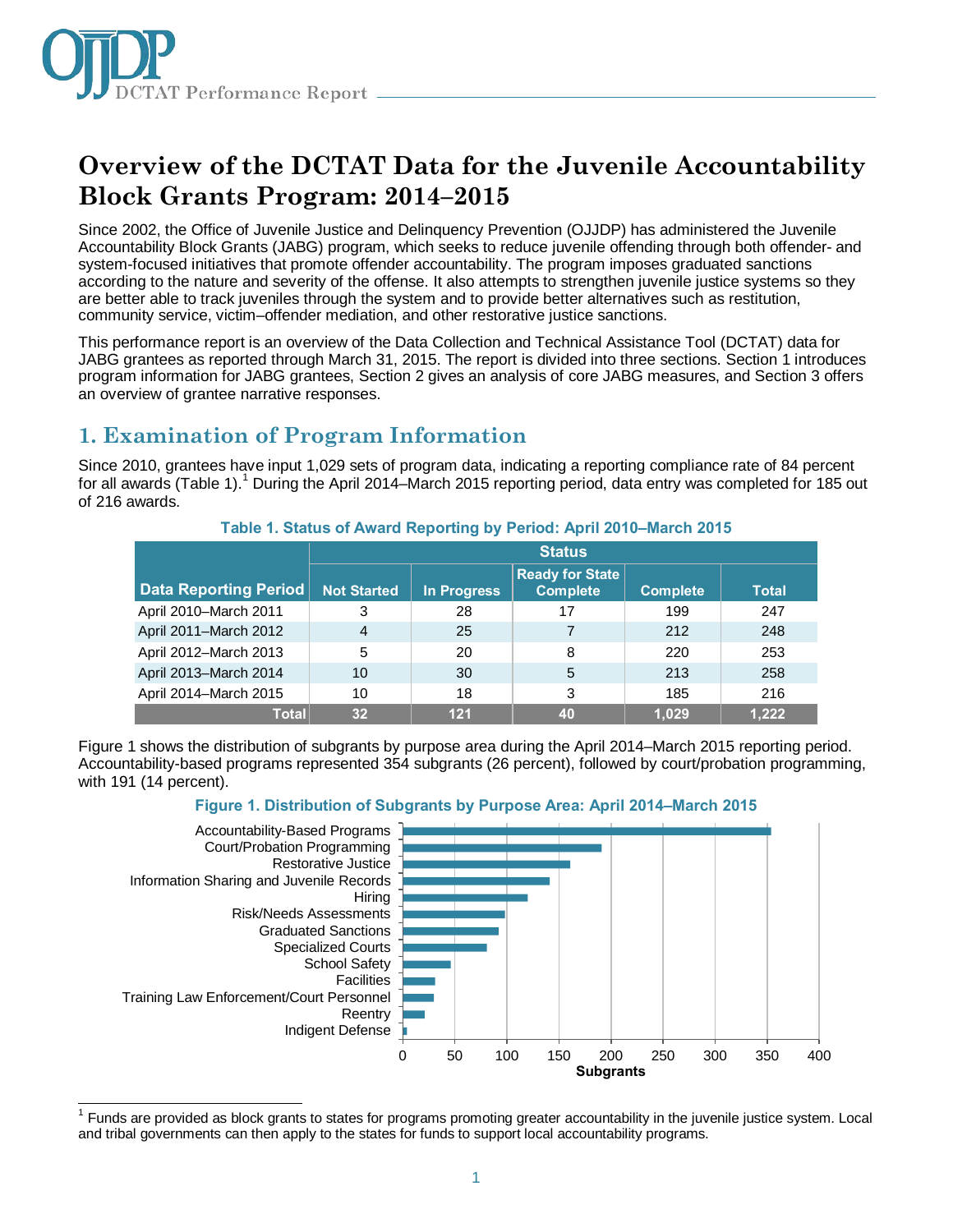In examining JABG grant amounts by state, district, or territory for the most recent reporting period, California received the most funds, followed by Texas and Florida (Table 2).

#### **Table 2. Grant Amount by State, District, or Territory (Dollars): April 2014–March 2015**

| <b>Grantee State,</b><br><b>District, or Territory</b> | <b>Grant Amount</b><br>(Dollars) | <b>Grantee State,</b><br><b>District, or Territory</b> | <b>Grant Amount</b><br>(Dollars) |
|--------------------------------------------------------|----------------------------------|--------------------------------------------------------|----------------------------------|
| AK                                                     | 820,889                          | <b>MS</b>                                              | 1,501,173                        |
| <b>AL</b>                                              | 1,928,531                        | <b>MT</b>                                              | 534,779                          |
| AS                                                     | 162,091                          | <b>NC</b>                                              | 3,267,674                        |
| <b>AR</b>                                              | 1,436,234                        | <b>ND</b>                                              | 481,016                          |
| AZ                                                     | 2,589,183                        | <b>NE</b>                                              | 1,136,774                        |
| CA                                                     | 11,598,802                       | <b>NH</b>                                              | 581,894                          |
| CO                                                     | 2,038,057                        | <b>NJ</b>                                              | 3,012,590                        |
| <b>CT</b>                                              | 1,557,425                        | <b>NM</b>                                              | 747,350                          |
| DC                                                     | 452,681                          | <b>NV</b>                                              | 861,654                          |
| DE                                                     | 847,535                          | <b>NY</b>                                              | 5,750,639                        |
| <b>FL</b>                                              | 7,460,225                        | OH                                                     | 3,800,523                        |
| GA                                                     | 3,589,447                        | OK                                                     | 1,683,944                        |
| GU                                                     | 417,076                          | <b>OR</b>                                              | 1,747,046                        |
| H <sub>II</sub>                                        | 949,271                          | PA                                                     | 2,387,000                        |
| IA                                                     | 896,113                          | <b>PR</b>                                              | 1,065,906                        |
| ID                                                     | 1,098,323                        | R <sub>l</sub>                                         | 536852                           |
| IL                                                     | 5,784,291                        | SC                                                     | 1,868,081                        |
| IN                                                     | 3,459,377                        | <b>SD</b>                                              | 520,177                          |
| KS                                                     | 1,960,145                        | <b>TN</b>                                              | 1,456,962                        |
| KY                                                     | 1,112,428                        | <b>TX</b>                                              | 8,632,164                        |
| LA                                                     | 1,186,498                        | UT                                                     | 1,619,512                        |
| <b>MA</b>                                              | 1,405,347                        | VA                                                     | 2,766,505                        |
| <b>MD</b>                                              | 1,353,488                        | VI                                                     | 269,522                          |
| <b>ME</b>                                              | 571,186                          | VT                                                     | 1,057,853                        |
| MI                                                     | 2,067,407                        | <b>WA</b>                                              | 2,440,566                        |
| <b>MN</b>                                              | 2,091,029                        | WI                                                     | 2,154,913                        |
| <b>MO</b>                                              | 2,277,602                        | WV                                                     | 1,059,080                        |
| <b>MP</b>                                              | 95,734                           | <b>WY</b>                                              | 760,027                          |

Figure 2 illustrates the number of subgrants by Federal Fiscal Year (FFY) during the April 2014–March 2015 reporting period. Most awards (416) were financed by 2012 funds, followed closely by FFY 2011, with 402 subgrants.



**Figure 2. Subgrants by FFY: April 2014–March 2015**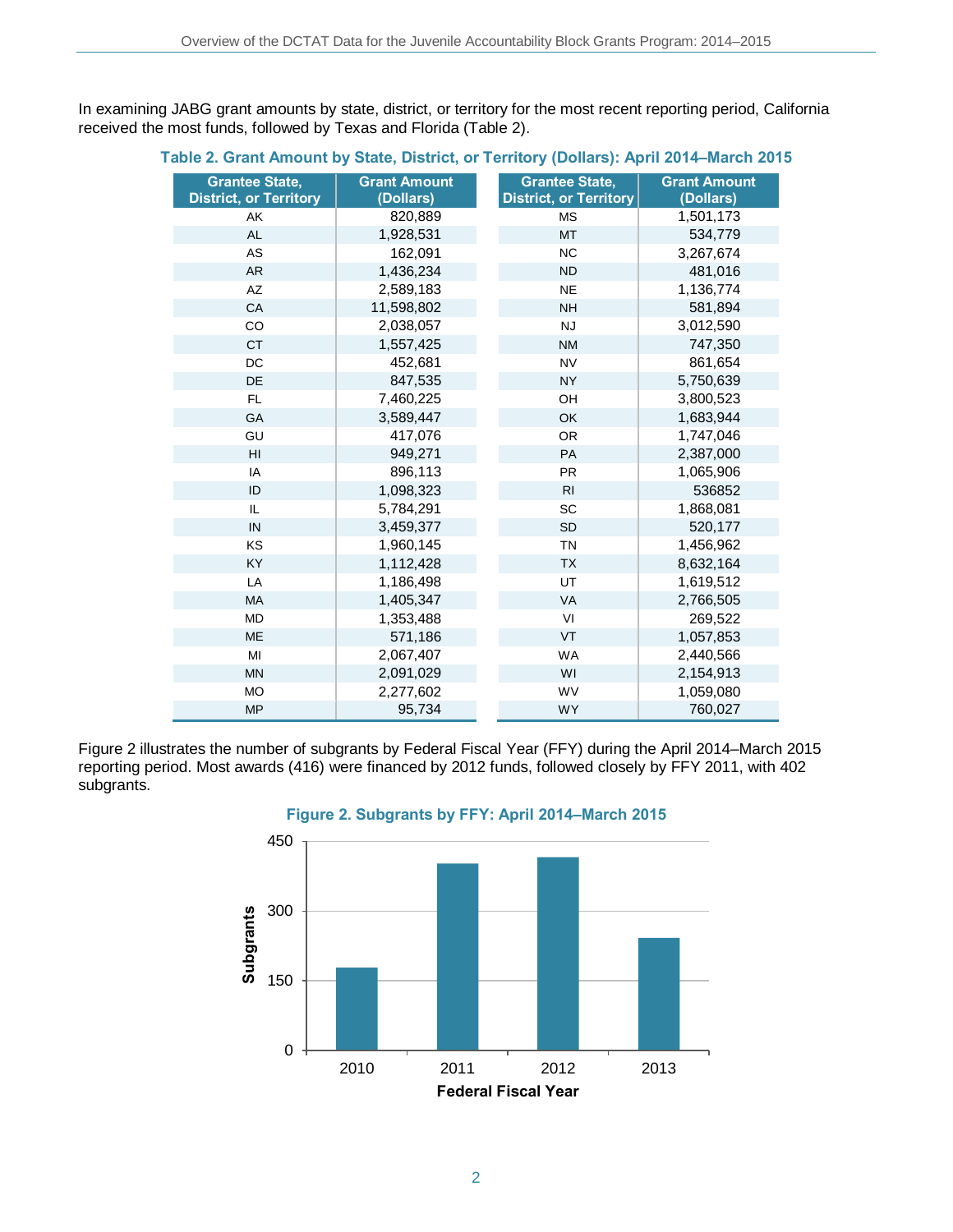Figure 3 shows award amount allocations by purpose area for the April 2014–March 2015 reporting period. Accountability-based programs represented JABG's highest-funded purpose area (\$11,704,080), followed by information sharing and juvenile records (\$4,955,679).<sup>[2](#page-2-0)</sup>



The number of subgrants by state, district, or territory is shown in Figure 4. California awarded the largest number of subgrants, 104, followed by Pennsylvania, with 87.



#### **Figure 4. Subgrants by State, District, or Territory: April 2014–March 2015**

Analysis of implementing agencies for this period revealed that the largest number of programs (613) was with units of local government. Juvenile justice and other government agencies accounted for 284 and 138 awards, respectively (Figure 5).

<span id="page-2-0"></span> $\overline{\phantom{a}}$  $2$  Information Sharing and Juvenile Records are different purpose areas in the DCTAT. However, for the purposes of this report, they are combined here. The category Hiring is also an aggregate of Hiring Court Staff/Pretrial Services, Hiring Prosecutors, Funding for Prosecutors, and Hiring Detention/Corrections Staff. In addition, the purpose areas Gun Courts and Drug Courts were combined into Specialized Courts.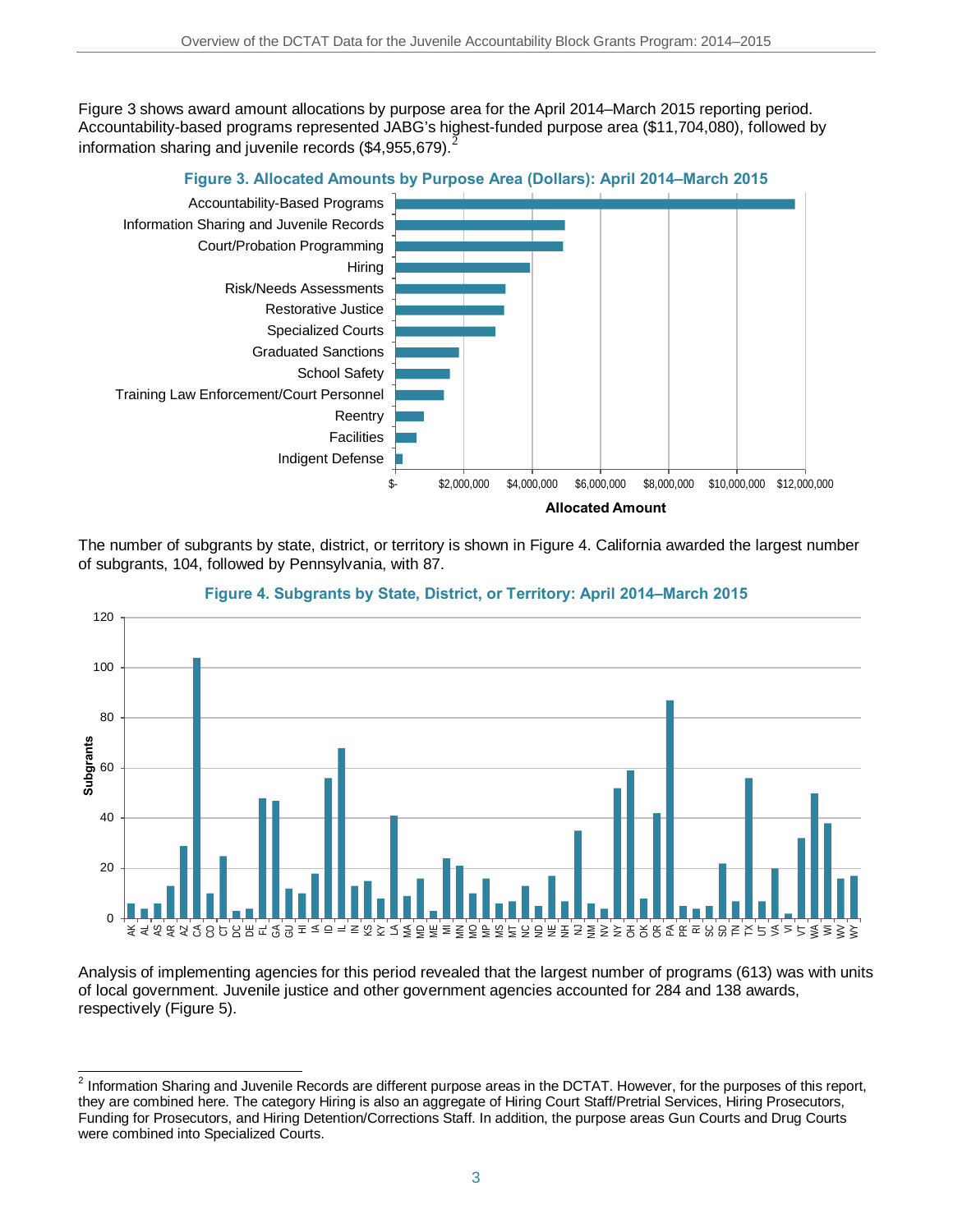

Table 3 provides aggregate demographic data for April 2014 to March 2015 and the number of grantees serving each population. Targeted services include any approaches specifically designed to meet the needs of the intended population (e.g., gender-specific, culturally based, and developmentally appropriate services).

| <b>Population</b>                           | <b>Number of Grantees Serving</b><br><b>Group During Reporting Period</b> |
|---------------------------------------------|---------------------------------------------------------------------------|
| <b>Race/Ethnicity</b>                       |                                                                           |
| American Indian/Alaska Native               | 385                                                                       |
| Asian                                       | 522                                                                       |
| Black/African American                      | 1,007                                                                     |
| Caucasian/Non-Latino                        | 784                                                                       |
| Hispanic or Latino (of Any Race)            | 278                                                                       |
| Native Hawaiian and Other Pacific Islander  | 516                                                                       |
| Other Race                                  | 831                                                                       |
| White/Caucasian                             | 628                                                                       |
| <b>Youth Population Not Served Directly</b> | 266                                                                       |
| <b>Justice System Status</b>                |                                                                           |
| At-Risk Population (No Prior Offense)       | 481                                                                       |
| First-Time Offenders                        | 797                                                                       |
| <b>Repeat Offenders</b>                     | 728                                                                       |
| Sex Offenders                               | 268                                                                       |
| <b>Status Offenders</b>                     | 409                                                                       |
| <b>Violent Offenders</b>                    | 344                                                                       |
| Youth Population Not Served Directly        | 256                                                                       |
| <b>Gender</b>                               |                                                                           |
| Male                                        | 959                                                                       |
| Female                                      | 929                                                                       |
| <b>Youth Population Not Served Directly</b> | 261                                                                       |

#### **Table 3. Target Population Served: April 2014–March 2015**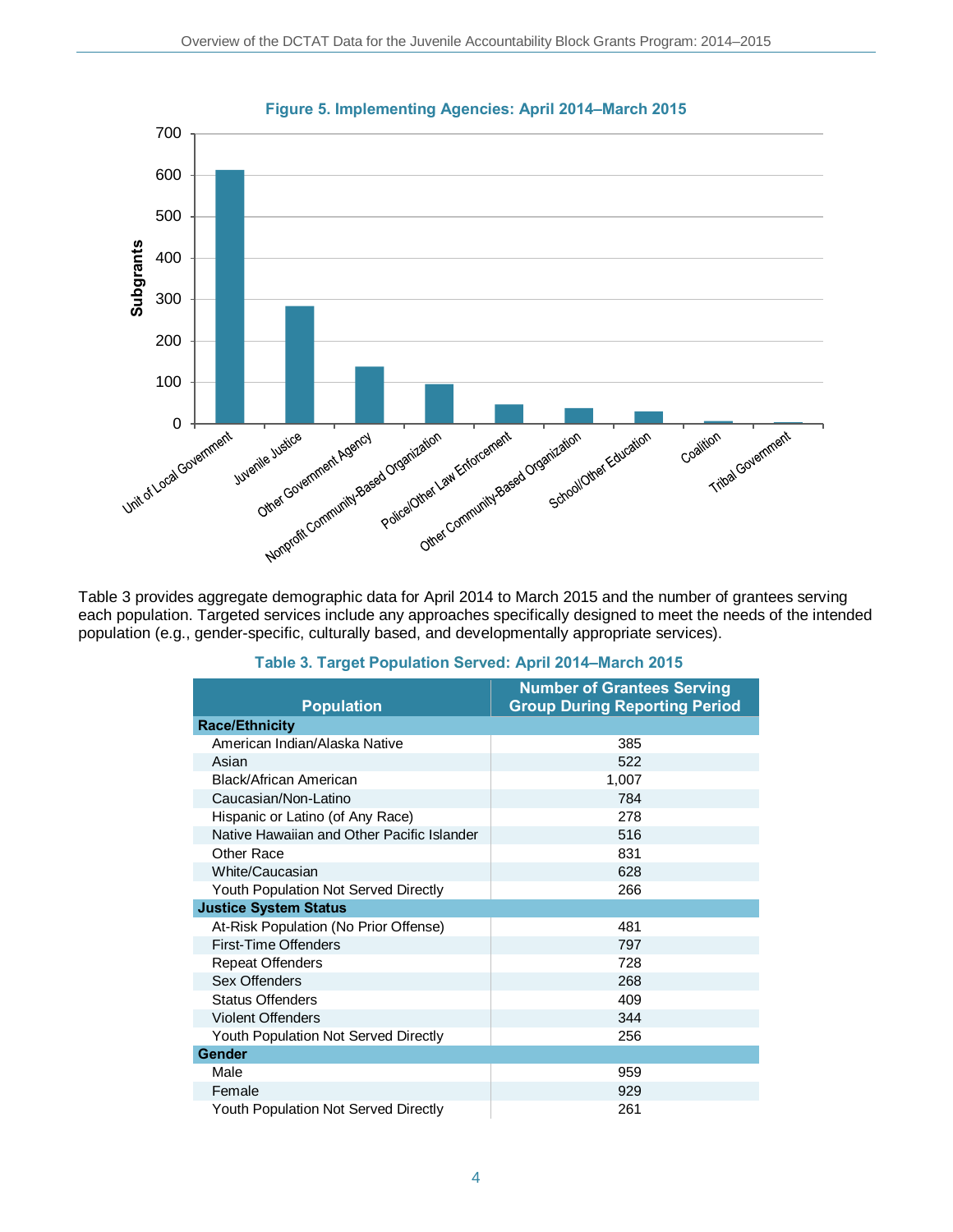| Age                                         |     |  |  |  |
|---------------------------------------------|-----|--|--|--|
| $0 - 10$                                    | 247 |  |  |  |
| $11 - 18$                                   | 969 |  |  |  |
| Over 18                                     | 252 |  |  |  |
| <b>Youth Population Not Served Directly</b> | 259 |  |  |  |
| <b>Geographic Area</b>                      |     |  |  |  |
| Rural                                       | 667 |  |  |  |
| Suburban                                    | 584 |  |  |  |
| Tribal                                      | 106 |  |  |  |
| Urban                                       | 558 |  |  |  |
| <b>Youth Population Not Served Directly</b> | 254 |  |  |  |
| <b>Other</b>                                |     |  |  |  |
| <b>Mental Health</b>                        | 470 |  |  |  |
| Substance Use                               | 557 |  |  |  |
| Truant/Dropout                              | 529 |  |  |  |

## **2. Analysis of Core Measures**

The April 2010–March 2011 reporting period introduced a new format for reporting on core measures—measures that OJJDP uses in all of its funded programs. OJJDP uses these data to report on how it funds programs and services for youth nationwide, from prevention through reentry assistance. The goal is to prevent double-reporting of data for the core measures previously replicated across purpose areas within a single federal program, such as JABG. Through a category called "Core Measures," data reported represent all youth who participate in all programs and services funded by a specific federal-year JABG award.

The proportion of JABG grantees implementing evidence-based practices has grown over time. During the April 2014–March 2015 reporting period, 555 programs (44 percent) implemented such practices (Figure 6).





During the April 2014–March 2015 reporting period, 47 percent of grant funding (\$20,180,589) was spent by grantees who had implemented evidence-based programs and practices (Figure 7).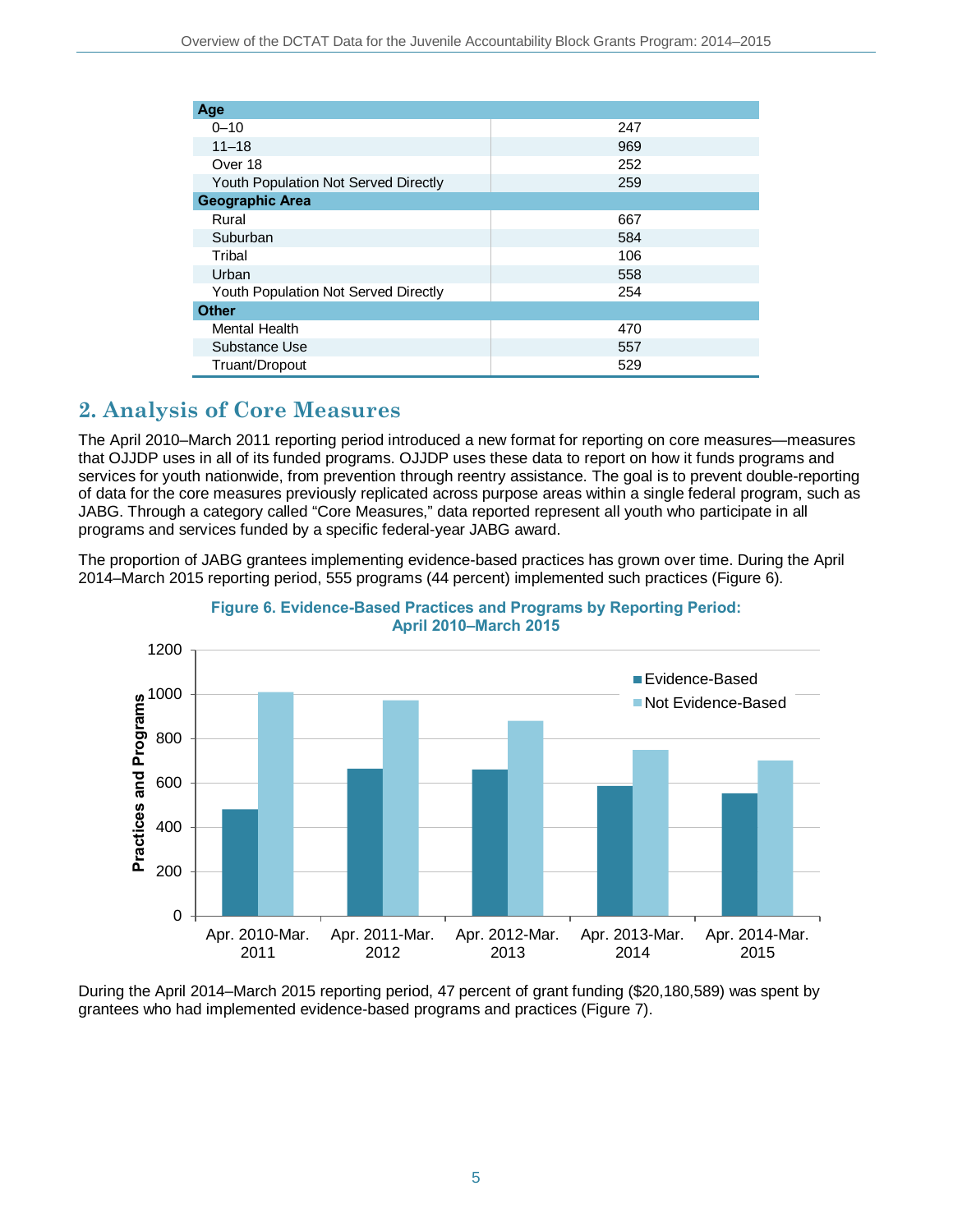



The next section presents an aggregate of performance measures data (Table 4). Of the 165,515 youth served by JABG grantees, 117,819 youth (71 percent) were served using an evidence-based program or practice. In addition, 86 percent (71,702) of eligible youth exited programs after completing program requirements.

| <b>Performance Indicator</b>                                          | Youth            |                     |                |
|-----------------------------------------------------------------------|------------------|---------------------|----------------|
| Total number of youth served during<br>the reporting period           | 165.515          |                     |                |
| Number of youth served using an<br>evidence-based program or practice | 117,819          |                     |                |
| <b>Performance Indicator</b>                                          | <b>Completed</b> | <b>Total Number</b> | <b>Percent</b> |
| Percent of program youth who<br>complete program requirements         | 71,702           | 83,265              | 86             |

#### **Table 4. OJJDP Core Measures: April 2014–March 2015**

The success of the JABG program is largely dependent on the offending and reoffending (or recidivism) rates of the program youth. As shown in Table 5, 9,666 youth (11 percent) had an arrest or delinquent offense during the reporting period. Of those, 4,731 were committed to a juvenile facility, 347 were sentenced to adult prison, and 3,253 received another sentence as a result of an arrest or delinquent offense.

Long-term measurement of offending outcomes revealed that 6–12 months after exiting the program, 3,370 youth (16 percent) had an arrest or delinquent offense during the reporting period. Of those, 1,856 were committed to a juvenile facility, 36 were sentenced to adult prison, and 718 received another sentence as the result of an arrest or delinquent offense.

#### **Table 5. Offending Indicators: April 2014–March 2015**

| <b>Performance Indicator</b>                            | Youth                   |
|---------------------------------------------------------|-------------------------|
| Program youth tracked (short-term outcome)              | 90,235                  |
| Program youth who had an arrest or delinquent offense   | 9,666                   |
| Program youth who were committed to a juvenile facility | 4,731                   |
| Program youth who were sentenced to adult prison        | 347                     |
| Program youth who received another sentence             | 3,253                   |
| <b>Percent Short-Tem Offending</b>                      | 11%<br>(9,666 / 90,235) |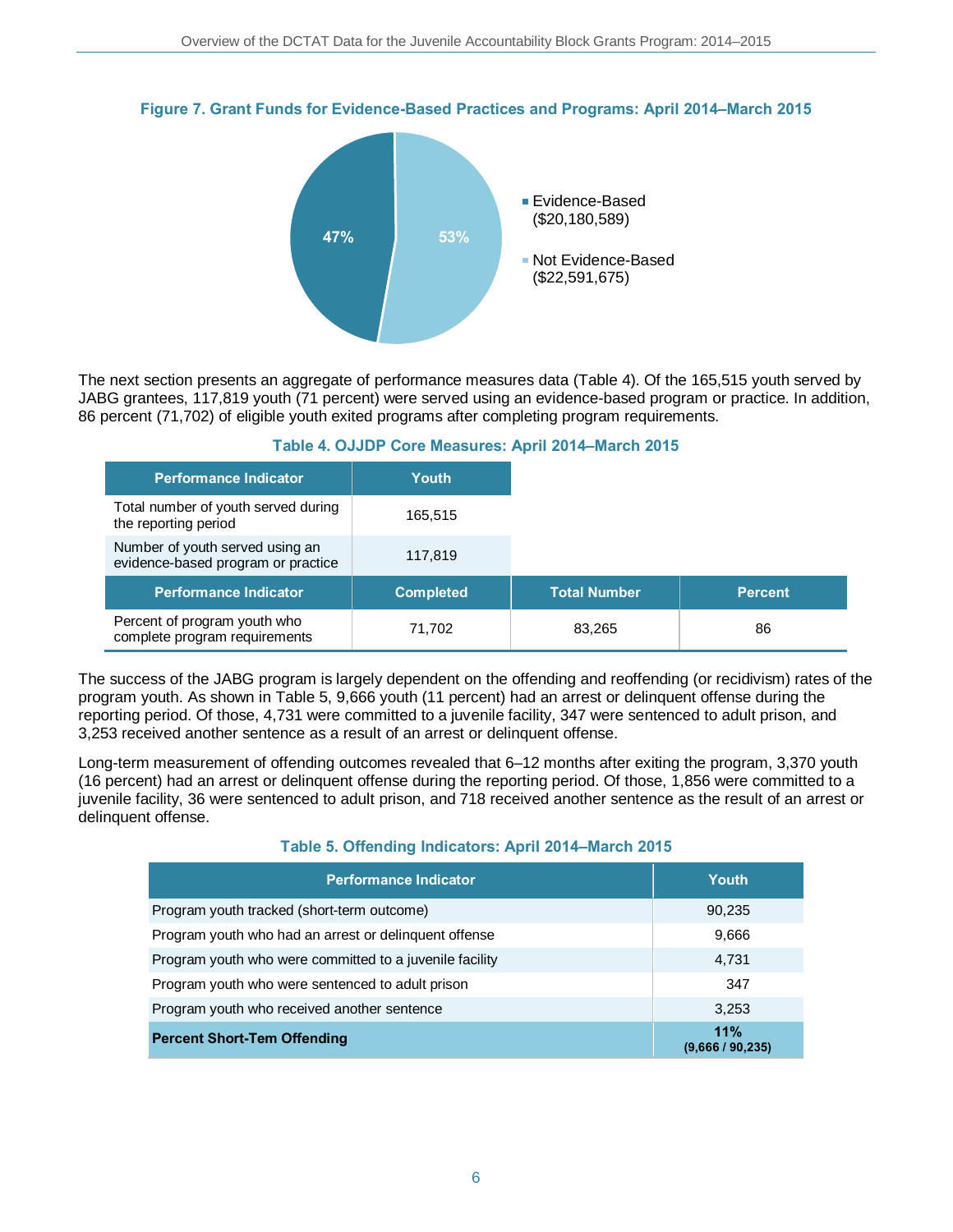| <b>Performance Indicator</b>                                                                 | Youth                 |
|----------------------------------------------------------------------------------------------|-----------------------|
| Program youth who exited the program 6-12 months ago and were tracked<br>(long-term outcome) | 20,696                |
| Program youth who had an arrest or delinguent offense                                        | 3,370                 |
| Program youth who were committed to a juvenile facility                                      | 1,856                 |
| Program youth who were sentenced to adult prison                                             | 36                    |
| Program youth who received another sentence                                                  | 718                   |
| <b>Percent Long-Term Offending</b>                                                           | 16%<br>(3,370/20,696) |

As shown in Table 6, 5,862 youth (7 percent) had a new arrest or new delinquent offense during the reporting period. Of those, 2,491 were recommitted to a juvenile facility, 701 were sentenced to adult prison, and 2,317 received another sentence as a result of a new arrest or new delinquent offense.

Long-term recidivism showed that 2,758 youth who exited the program 6–12 months ago (14 percent) had a new arrest or new delinquent offense during the reporting period. Of those, 2,138 were recommitted to a juvenile facility, 184 were sentenced to adult prison, and 680 received another sentence as the result of a new arrest or new delinquent offense.

| <b>Performance Indicator</b>                                                                 | <b>Youth</b>         |
|----------------------------------------------------------------------------------------------|----------------------|
| Program youth tracked (short-term outcome)                                                   | 89,546               |
| Program youth who had a new arrest or new delinguent offense                                 | 5,862                |
| Program youth who were recommitted to a juvenile facility                                    | 2,491                |
| Program youth who were sentenced to adult prison                                             | 701                  |
| Program youth who received another sentence                                                  | 2,317                |
| <b>Percent Short-Term Recidivism</b>                                                         | 7%<br>(5,862/89,546) |
|                                                                                              |                      |
| <b>Performance Indicator</b>                                                                 | Youth                |
| Program youth who exited the program 6–12 months ago and were tracked<br>(long-term outcome) | 19,869               |
| Program youth who had a new arrest or new delinguent offense                                 | 2,758                |
| Program youth who were recommitted to a juvenile facility                                    | 2,138                |
| Program youth who were sentenced to adult prison                                             | 184                  |
| Program youth who received another sentence                                                  | 680                  |

**Table 6. Recidivism Indicators: April 2014–March 2015** 

Table 7 presents program data on youth whose selected target behaviors improved during the reporting period and 6–12 months after exiting the program. In the short term, participating youth showed the most improvement in target behavior change for cultural skill-building/cultural pride (100 percent) and family functioning (86 percent). Youth who were tracked 6–12 months after exiting the program showed the most improvement in target behavior change for gang resistance/involvement and cultural skill-building/cultural pride (100 percent in each category).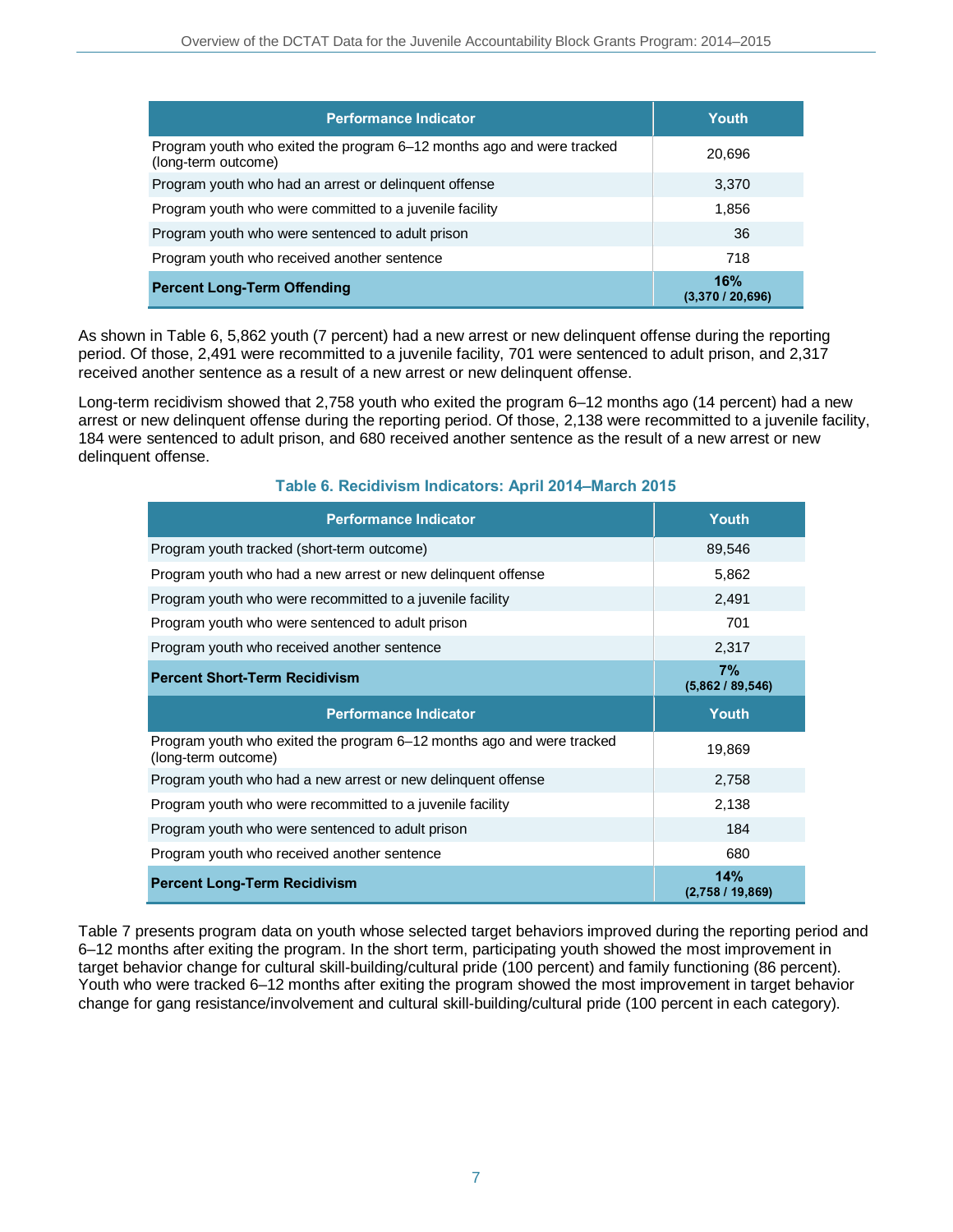| <b>Target Behavior</b>                                       | <b>Youth Served</b> | <b>Youth with Noted</b><br><b>Behavior Change</b><br>(short term) | <b>Percent of Youth with</b><br><b>Intended Behavior</b><br><b>Change</b> |
|--------------------------------------------------------------|---------------------|-------------------------------------------------------------------|---------------------------------------------------------------------------|
| Social Competence                                            | 12,108              | 9,654                                                             | 80                                                                        |
| School Attendance                                            | 9,176               | 5,239                                                             | 57                                                                        |
| Grade Point Average (GPA)                                    | 2,002               | 1,336                                                             | 67                                                                        |
| <b>General Education</b><br>Development (GED) Test<br>Passed | 463                 | 82                                                                | 18                                                                        |
| <b>High School Completion</b>                                | 1,480               | 342                                                               | 23                                                                        |
| Job Skills                                                   | 964                 | 703                                                               | 73                                                                        |
| <b>Employment Status</b>                                     | 760                 | 516                                                               | 68                                                                        |
| <b>Family Relationships</b>                                  | 6,948               | 3,785                                                             | 54                                                                        |
| <b>Family Functioning</b>                                    | 631                 | 543                                                               | 86                                                                        |
| Antisocial Behavior                                          | 18,487              | 10,963                                                            | 59                                                                        |
| Substance Use                                                | 21,109              | 14,980                                                            | 71                                                                        |
| Gang Resistance/<br>Involvement                              | 1,117               | 708                                                               | 63                                                                        |
| Cultural Skill-Building/Cultural<br>Pride                    | 147                 | 147                                                               | 100                                                                       |
| <b>Total</b>                                                 | 75,392              | 48,998                                                            | 65                                                                        |
| <b>Target Behavior</b>                                       | <b>Youth Served</b> | <b>Youth with Noted</b><br><b>Behavior Change</b><br>(long term)  | <b>Percent of Youth with</b><br><b>Intended Behavior</b><br><b>Change</b> |
| Social Competence                                            | 7,595               | 6,245                                                             | 82                                                                        |
| School Attendance                                            | 3,289               | 1,584                                                             | 48                                                                        |
| Grade Point Average (GPA)                                    | 405                 | 342                                                               | 84                                                                        |
| <b>High School Completion</b>                                | 109                 | 44                                                                | 40                                                                        |
| <b>Job Skills</b>                                            | 361                 | 249                                                               | 69                                                                        |
| <b>Employment Status</b>                                     | 177                 | 145                                                               | 82                                                                        |
| <b>Family Relationships</b>                                  | 2,360               | 839                                                               | 36                                                                        |
| <b>Antisocial Behavior</b>                                   | 6,521               | 3,475                                                             | 53                                                                        |
| Substance Use                                                | 6,504               | 3,433                                                             | 53                                                                        |
| Gang Resistance/<br>Involvement                              | 64                  | 64                                                                | 100                                                                       |
| Cultural Skill-Building/Cultural<br>Pride                    | 56                  | 56                                                                | 100                                                                       |
| <b>Total</b>                                                 | 27,441              | 16,476                                                            | 60                                                                        |

### **Table 7. Target Behaviors: April 2014–March 2015**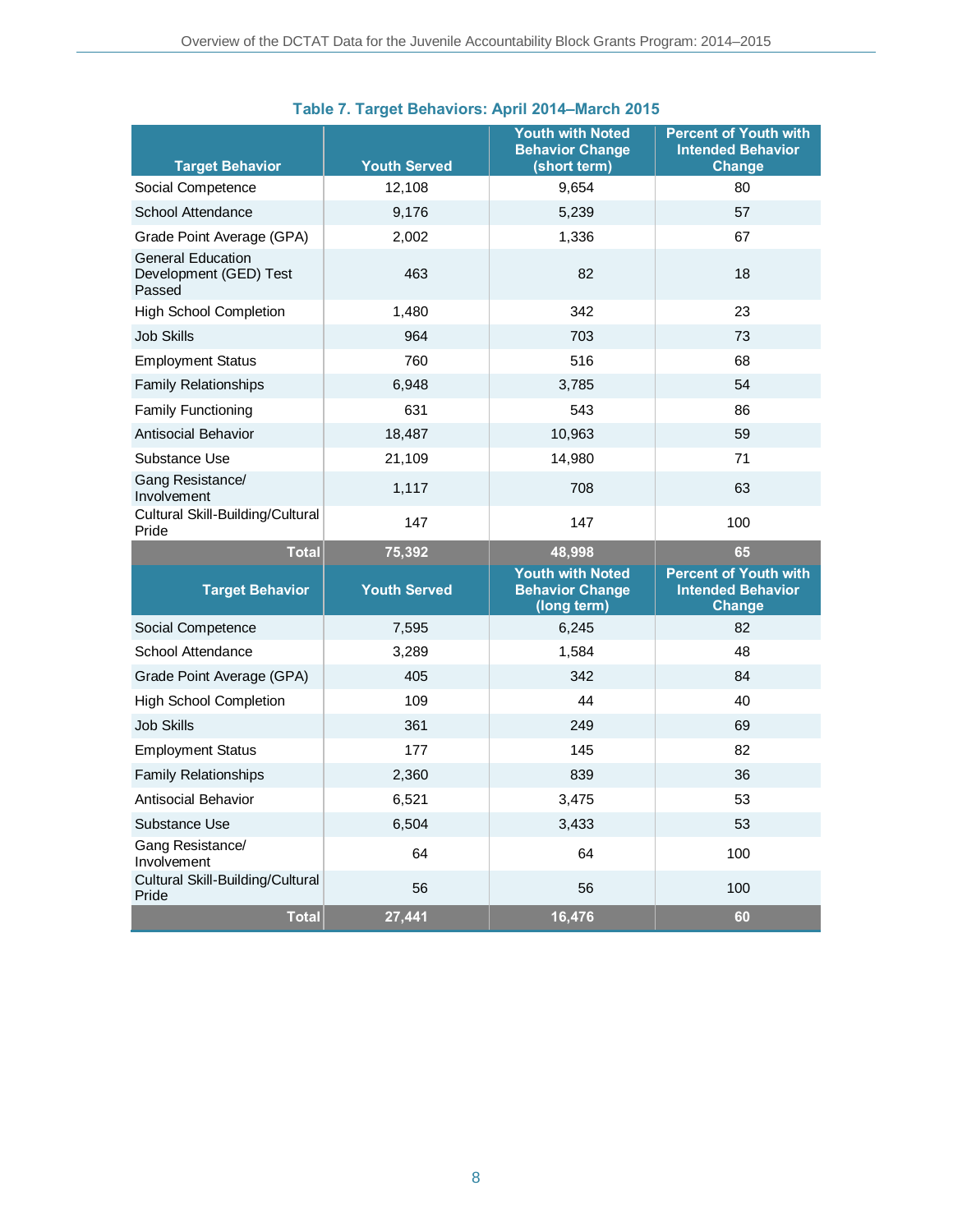# **3. Overview of Narrative Data**

## *Program Goals Accomplished: April 2014–March 2015*

An analysis of JABG narrative response data revealed several significant accomplishments among the grantees during this reporting period. This section presents just a few examples of their remarkable achievements.

Overall, grantees were busy expanding and enhancing their existing programs and services. Texas used JABG funds to support a variety of direct services for system-involved and at-risk youth. More than 22,000 at-risk middleschool students were served through the Do the Write Thing Texas Challenge, which promotes critical thinking and empathy to protect youth from violence, illicit drug use, and other antisocial influences. In Travis County, the JABG Local Juvenile Assessment Center identified the educational, substance abuse, and mental health needs of 2,088 youth referred to the Travis County Juvenile Probation Department, and linked them to services. The Denton County Female Juvenile Impact program assisted 254 girls by providing female-focused services around issues such as domestic and dating violence, sexual health, teen pregnancy, family relationships, and substance abuse. Meanwhile, the Jacksboro School Resource Officer program helped provide a safe learning environment for 994 youth by reducing school violence and improving relationships among students, staff, and law enforcement officers.

In New York, JABG funds supported both new and ongoing collaboration and information-sharing efforts. The New York State Unified Court System continued to hold State and Regional School-Justice Partnership Summits for school, justice, and social service professionals on improving school climate. It also hired a full-time Juvenile Justice Liaison to help enhance judicial engagement in the juvenile justice system statewide. The state expanded its network of Regional Youth Justice teams dedicated to building sustainable community capacity to address regionally identified high-priority juvenile justice issues. JABG awards also supported efforts to improve data collection, namely New York City's Juvenile Justice Database project, which has been instrumental in guiding the city's juvenile justice policies and practices. Suffolk County also improved its capacity to collect and manage juvenile justice data by developing county-specific measures. In addition to these efforts, Family Court Dispositional Specialists in New York City continued to assist attorneys in crafting the least restrictive dispositional alternatives for court-involved youth, and the Queens Engagement Strategies for Teens (QUEST) project reduced the rearrest and failure-to- appear rates of the 93 youth it served to well below program goals.

Hawaii enhanced its continuum of graduated sanctions and expanded its accountability-based programming to prevent the unnecessary placement of youth at the Hawaii Youth Correctional Facility (HYCF). Since receiving JABG funding, the HYCF resident population has dropped from approximately 80 to 90 youth per day to approximately 25 to 30 youth per day. During the reporting period, nearly 1,000 youth were served through a variety of programs, including the Teen Court in the County of Kauai; the Family Management Program in the County of Hawaii; a diversion program within the County of Maui's Police Department; and a Juvenile Justice Center that accommodates referrals from the Honolulu Police Department, Family Court, and families seeking assistance with troubled youth. Youth and their families were also provided culture-based programming through a Community Youth Justice program that emphasized the values of participants' own cultures, such as healing and forgiveness.

In Vermont, JABG funding helped to train practitioners, boost collaboration among service providers, and expand accountability-based programming. The Family Services Division of the Department for Children and Families trained social workers in recidivism reduction and youth engagement. As a result, 12 certified practitioners are now available to assist community-based program staff statewide in applying these techniques to their work with youth. Meanwhile, staff at the Woodside Juvenile Rehabilitation Center were taught how to use motivational interviewing and cognitive behavioral therapy with detained youth. More than 250 youth care workers attended the 9th Annual Vermont Working with Youth Conference on May 23, 2014, which included a youth panel and 27 workshops. In addition to these education and training events, Vermont made strides in Prison Rape Elimination Act (PREA) compliance with the hiring of a PREA coordinator who worked closely with four youth facilities through their first audit.

Massachusetts reported success in expanding accountability-based programming for youth in the areas of case management, restorative justice, and mentoring. The Cambridge Police Department provided case management services for at-risk and system-involved youth, using risk and needs assessments to identify the unique needs of individual youth and matching them to appropriate services. Officers were also trained in cultural competence and led youth in activities such as boxing and basketball, which improved their relationship with police and introduced them to positive role models. In Plymouth County, the District Attorney's Office partnered with the nonprofit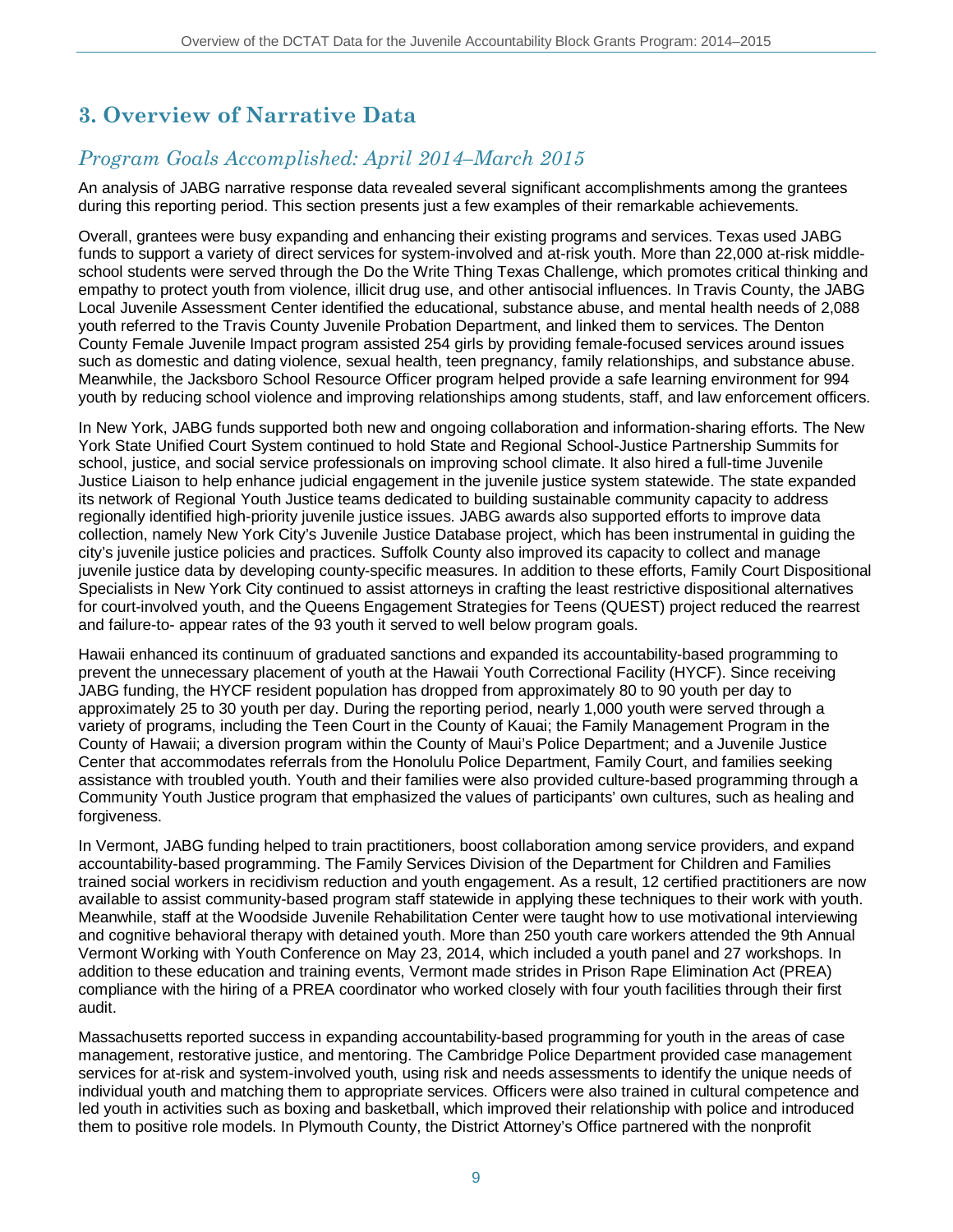Coaching for Change to pair more than 100 youth with college mentors, who helped them improve their skills in the areas of education, employability, and prosocial relationships.

Massachusetts also increased its capacity and commitment to using restorative practices. Youth in Middlesex County were diverted from prosecution through circles and other restorative practices, which also assisted victims in the constructive resolution of their cases. Teachers, staff, and students in Boston Public Schools—the state's largest school district with the highest percentage of minority students—participated in restorative justice trainings, workshops, and coaching. Students in two middle schools and one high school in another school district were also taught about restorative justice principles, conflict management, and bullying prevention.

Maine was another state that prioritized restorative justice efforts during the reporting period. It achieved a major milestone by developing its Community Justice Collaborative (CJC) model, which provides communities statewide with a platform for establishing restorative practices. The model ensures both the sustainability of restorative justice efforts and consistency throughout this new statewide restorative network. By the end of the reporting period, five communities were in the process of developing their own CJCs. The model helped these communities assemble key stakeholders, identify local needs and resources, and launch restorative programs. In Augusta, for instance, the Boys and Girls Club integrated with diversion programs to help implement new restorative practices. In Lewiston, the Tree Street Youth Center became a site where youth could access restorative services, with a focus on reducing disproportionate minority contact.

## *Problems or Barriers Encountered: April 2014–March 2015*

In addition to their accomplishments, JABG grantees described a few significant barriers that prevented them from reaching their goals during this reporting period. Many cited the gradual decline and permanent loss of JABG funding as a serious blow to their programs, limiting their ability to hire and train staff and ultimately reducing the number of youth who were able to participate. As a result, some youth have been sent to secure detention instead of being served in their communities, and those who were placed on waiting lists did not receive the swift sanctions that these programs are meant to provide. Scarce funding has also prevented some grantees from reaching their goals of raising awareness about the Juvenile Justice and Delinquency Prevention Act (JJDPA) and ensuring that youth facilities are JJDPA compliant.

Conversely, some grantees described logistical challenges that left them with unspent funds at the end of the reporting period. Hurdles included delays in the subgranting process and longer planning periods than anticipated prior to launching programs. In some cases, demand for services was simply lower than expected. These unforeseen issues prevented programs from meeting some of their goals.

A major concern expressed by many grantees was high staff turnover. Programs that found themselves constantly rehiring staff were forced to expend a great deal of time and resources on training people who did not stay for long. This turnover also affected the overall health of programs that had to suspend operations while training new staff, which led to a loss of community engagement and therefore a reduction in referrals. Many programs rely on referrals from other agencies to reach their goals, so this loss is a serious threat to their success. Some explained that for a variety of reasons, they struggled to get timely and consistent referrals from schools, courts, and police to meet their target number of youth participants.

Another barrier to meeting these targets was resistance from both youth and their parents. Several programs reported low youth engagement, especially among those with mental health and substance abuse challenges, and limited cooperation from parents and families.

A final challenge described by many grantees was data collection. Some programs struggled to measure outcomes because laws and school policies prevented data on youth from being released. In other cases, partner agencies found that because they collected data differently, it was difficult to combine their information into a single understanding of the problems facing youth in their communities. Lastly, some noted that they lacked a reliable observation tool that would allow them to monitor implementation across sites and assess fidelity of practices.

### *Requested OJJDP Assistance: April 2014–March 2015*

Several JABG grantees requested assistance from OJJDP in addressing the challenges they faced during this reporting period. Many expressed interest in training and technical assistance, though the specifics of their requests varied widely. Some sought technical assistance in particular subject areas, such as juvenile sex offender treatment, substance abuse treatment, therapeutic foster care, community-based multisystemic therapy, and